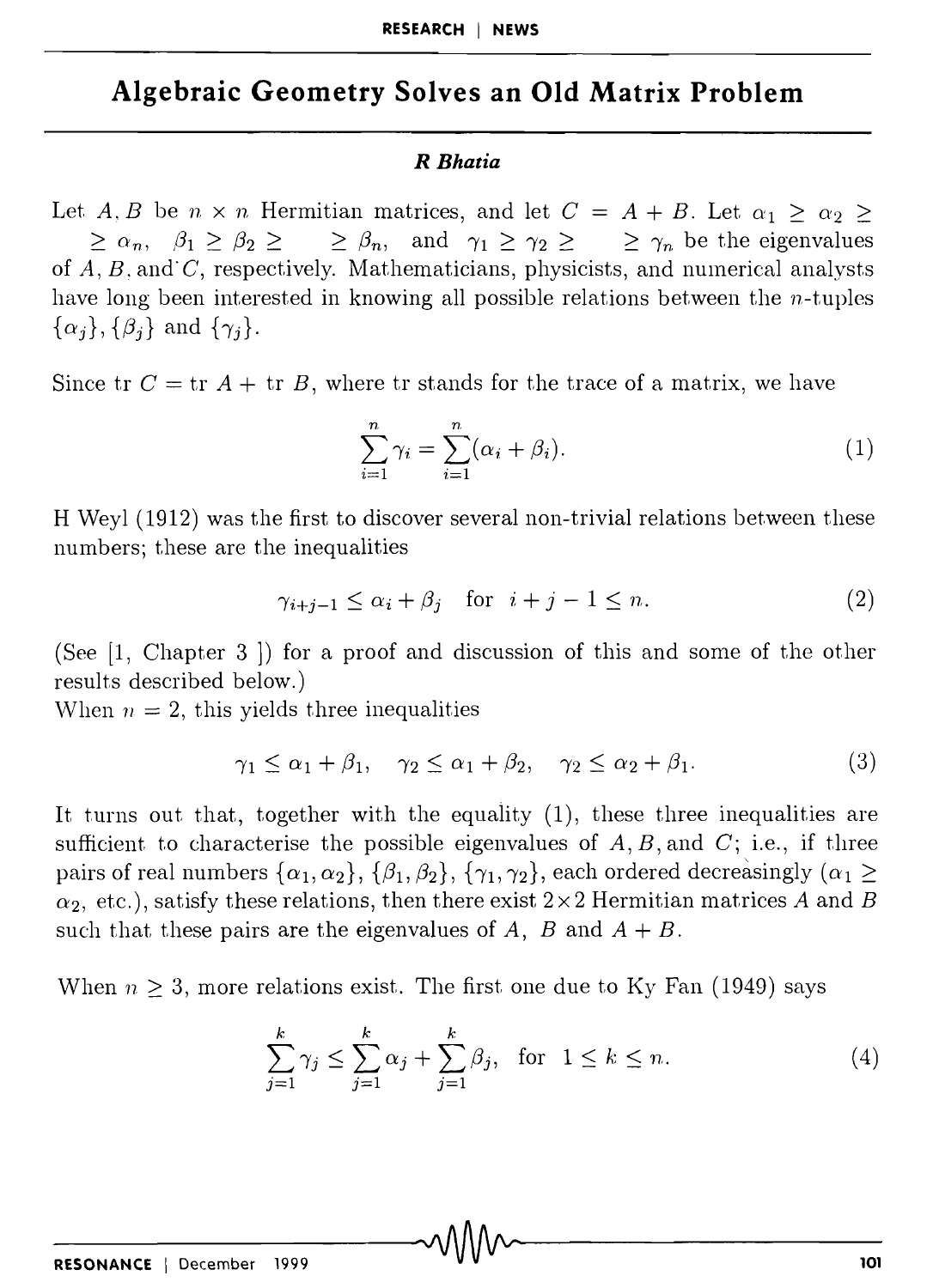When  $k = n$ , the two sides of (4) are equal; that is just the equality (1). A substantial generalisation of this was obtained by V B Lidskii (1950). For brevity, let [1, n] denote the set  $\{1, 2, \dots, n\}$ . Lidskii's theorem says that for every subset  $I \subset [1, n]$  with cardinality  $|I| = k$ , we have

$$
\sum_{i \in I} \gamma_i \le \sum_{i \in I} \alpha_i + \sum_{j \le k} \beta_j. \tag{5}
$$

Note that these inequalities include (4) as a special case – choose  $I = [1, k]$ .

Lidskii's theorem has an interesting history. It was first proved by F Berezin and I M Gel'fand in connection with their work on Lie groups. On their suggestion Lidskii provided an elementary proof. Others had difficulty following this proof. It was H W Wielandt (1955) who supplied a proof that was understood by others. Now several proofs of this theorem are known; see [1].

When  $n = 3$ , we get six relations from Weyl's inequalities :

$$
\gamma_1 \le \alpha_1 + \beta_1, \qquad \gamma_2 \le \alpha_1 + \beta_2, \qquad \gamma_2 \le \alpha_2 + \beta_1, \n\gamma_3 \le \alpha_1 + \beta_3, \qquad \gamma_3 \le \alpha_3 + \beta_1, \qquad \gamma_3 \le \alpha_2 + \beta_2.
$$
\n(6)

Five more follow from the inequalities  $(5)$ :

$$
\gamma_1 + \gamma_2 \leq \alpha_1 + \alpha_2 + \beta_1 + \beta_2,\n\gamma_1 + \gamma_3 \leq \alpha_1 + \alpha_3 + \beta_1 + \beta_2,\n\gamma_2 + \gamma_3 \leq \alpha_2 + \alpha_3 + \beta_1 + \beta_2,\n\gamma_1 + \gamma_3 \leq \alpha_1 + \alpha_2 + \beta_1 + \beta_3,\n\gamma_2 + \gamma_3 \leq \alpha_1 + \alpha_2 + \beta_2 + \beta_3.
$$
\n(7)

(use the symmetry in  $A, B$ ). It turns out that one more relation

$$
\gamma_2 + \gamma_3 \le \alpha_1 + \alpha_3 + \beta_1 + \beta_3,\tag{8}
$$

is valid. Further, the relations  $(1)$ ,  $(6)$ ,  $(7)$  and  $(8)$  are sufficient to characterise the possible eignevalues of  $A, B$  and  $C$ .

The Lidskii-Wielandt theorem aroused much interest, and several more inequalities were discovered. They all have the form

$$
\sum_{k \in K} \gamma_k \le \sum_{i \in I} \alpha_i + \sum_{j \in J} \beta_j,\tag{9}
$$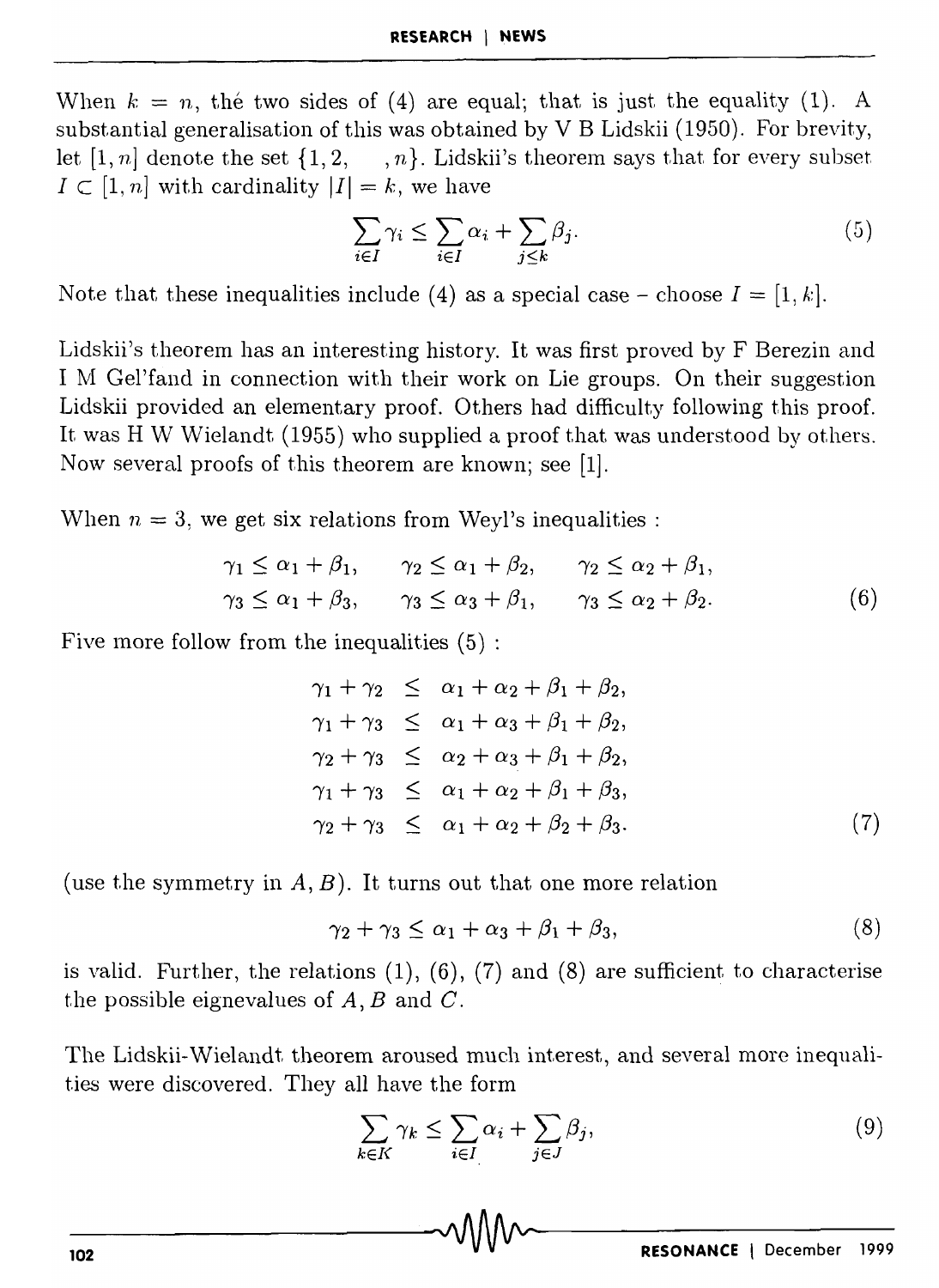where  $I, J, K$  are certain subsets of  $[1, n]$  all having the same cardinality. Note that the inequalities  $(2)$ ,  $(4)$  and  $(5)$  all have this form.

This leads to the following questions. What are all the triples  $(I, J, K)$  of subsets of  $[1, n]$  for which the inequalities  $(9)$  are true? Are these inequalities, together with (1), sufficient to characterise the  $\alpha, \beta$ , and  $\gamma$  that can be eigenvalues of Hermitian matrices  $A, B$  and  $A + B$ ?

In a fundamental paper in 1962, Alfred Horn made a conjecture that asserted that these inequalities, together with (1), are sufficient and that the set  $T_r^n$  of triples  $(I, J, K)$  of cardinality *r* in  $[1, n]$  can be described by induction on *r* as follows. Let us write  $I = \{i_1 < i_2 < \cdots < i_r\}$  and likewise for J and K. Then, for  $r = 1$ ,  $(I, J, K)$  is in  $T_1^n$  if  $k_1 = i_1 + j_1 - 1$ . For  $r > 1$ ,  $(I, J, K) \in T_r^n$  if

$$
\sum_{i \in I} i + \sum_{j \in J} j = \sum_{k \in K} k + \binom{r+1}{2} \tag{10}
$$

and, for all  $1 \leq p \leq r - 1$  and all  $(U, V, W) \in T_p^r$ 

$$
\sum_{u \in U} i_u + \sum_{v \in V} j_v \le \sum_{w \in W} k_w + \binom{p+1}{2} \tag{11}
$$

Horn proved his conjecture for  $n = 3$  and 4. Note that when  $n = 2$ , these conditions just reduce to the three inequalities given by  $(3)$ . When  $n = 3$ , they reduce to the twelve inequalities  $(6-8)$ . When  $n = 7$ , there are 2062 inequalities given by these conditions.

Horn's conjecture has finally been proved by A Klyachko (1998) and A Knutson and T Tao  $(1999)$  (see [2], [3]).

It turns out that this problem has some remarkable connections with problems in algebraic geometry and the representation theory of Lie groups. Let us indicate briefly the connection with algebraic geometry.

The classical minimax principle of Courant, Fischer, and Weyl says that the eigenvalues  $\alpha_j$  of the Hermitian matrix  $A$  are characterised by extremal relations

$$
\alpha_j = \max_{\text{dim } V = j} \quad \min_{x \in V, \ \|x\| = 1} \text{tr}(A x x^*)
$$
 (12)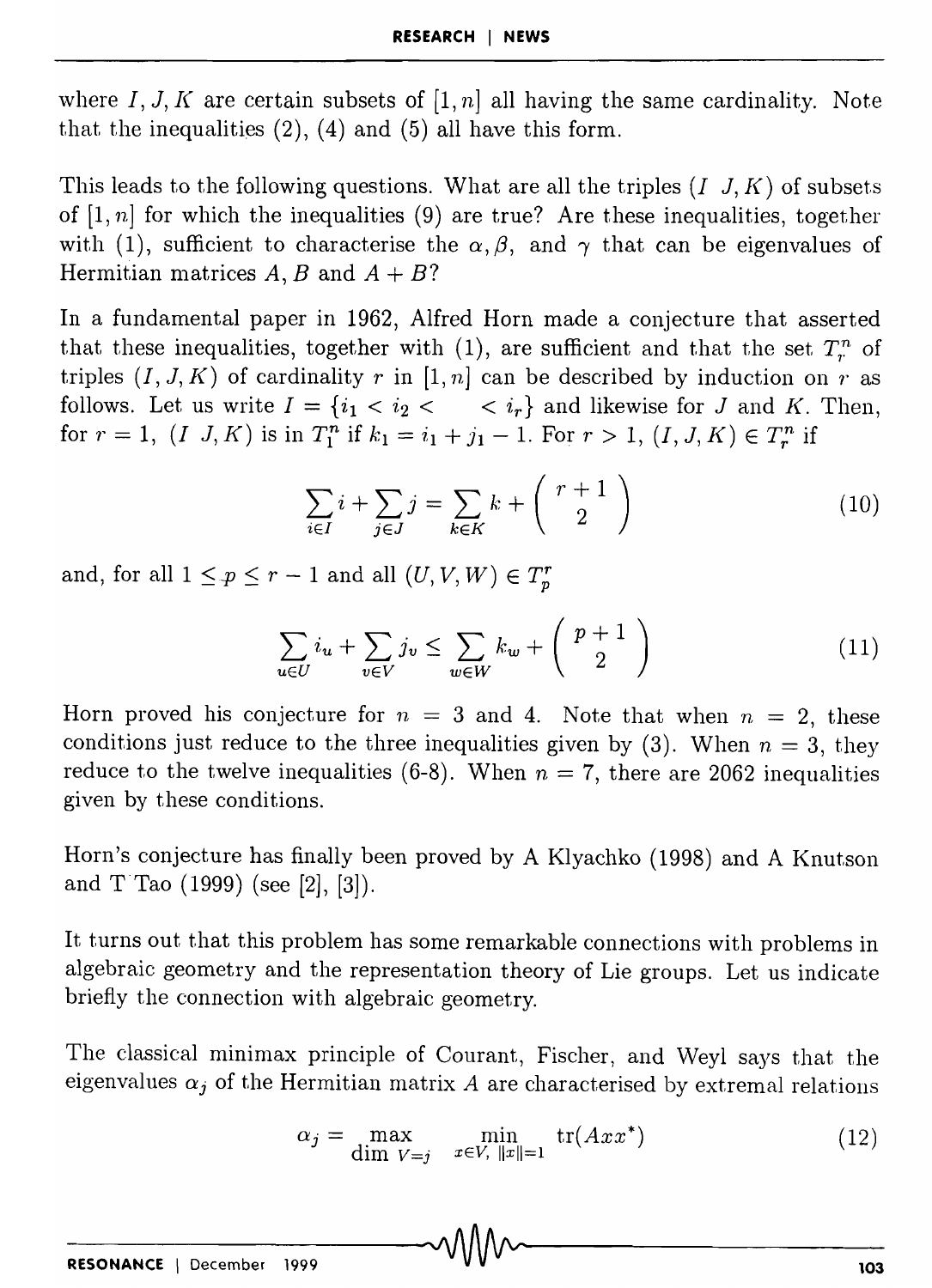Here, dim *V* stands for the dimension of a subspace *V* of  $\mathbb{C}^n$  Note that  $xx^*$  is just the orthogonal projection operator on the I-dimensional subspace spanned by x. Note also that tr  $Axx^*$  is just the number  $x^*Ax = \langle x, Ax \rangle$ .

The complex Grassmann manifold  $G_k(\mathbb{C}^n)$  is the set of all k-dimensional linear subspaces of  $\mathbb{C}^n$  For  $k = 1$ , this is just the complex projective space  $\mathbb{C}P^{n-1}$ , the set of all complex lines through the origin in the space  $\mathbb{C}^n$  Each k-dimensional subspace L of  $\mathbb{C}^n$  is completely characterised by the orthogonal projection  $P_L$ with range L.

Given any Hermitian operator A on  $\mathbb{C}^n$  let  $A_L = P_L A P_L$ . Note that tr  $A_L =$ tr  $P_LAP_L =$  tr  $AP_L$ . To prove the inequality (5), Wielandt invented a remarkable minimax principle. This says that for any  $1 \leq i_1 < \cdots < i_k \leq n$ 

$$
\sum_{j=1}^{k} \alpha_{i_j} = \max_{\substack{V_1 \subset \dots \subset V_k \\ \text{dim } V_j = i_j}} \min_{\substack{L \in G_k(\mathbb{C}^n) \\ \text{dim } (L \cap V_j) \ge j}} \text{tr } A_L. \tag{13}
$$

Note for  $k = 1$ , this reduces to  $(12)$ .

Another such principle was discovered by Hersch and Zwahlen. Let  $v_i$  be the eigenvectors of the Hermitian matrix A corresponding to its eigenvalues  $\alpha_i$ . For  $m = 1, \dots, n$ , let  $V_m$  be the linear span of  $v_1, \dots, v_m$ . Then, for any  $1 \leq i_1$ *,* 

$$
\sum_{j=1}^{k} \alpha_{i_j} = \min_{L \in G_k(\mathbf{C}^n)} \left\{ \text{tr } A_L : \text{ dim } (L \cap V_{i_j}) \ge j, j = 1, \dots, k \right\} \tag{14}
$$

The Grassmannian  $G_k(\mathbb{C}^n)$  is a smooth compact manifold of real dimension  $2k(n - k)$ . There is a famous embedding called Plucker embedding via which  $G_k(\mathbb{C}^n)$  is realised as a projective variety in the space  $\mathbb{C}P^N$  where  $N = \binom{n}{k} - 1$ .

A sequence of nested subspaces  $\{0\} \subset V_1 \subset V_2 \subset \cdots \subset V_n = \mathbb{C}^n$  where dim  $V_i =$ j, is called a *flag* Given a flag F and a set of indices  $1 \leq i_1 < \cdots < i_k \leq n$  the subset

$$
\{W \in G_k(\mathbb{C}^n) : \dim (W \cap V_{i_j}) \ge j, \quad j = 1, \qquad k\}
$$

of the Grassmanian is called a *Schubert variety* 

The principle (14) thus says that the sum  $\sum \alpha_{i_j}$  is characterised as the minimal value of tr  $A_L$  evaluated on the Schubert variety corresponding to the flag constructed from the eigenvectors of A.